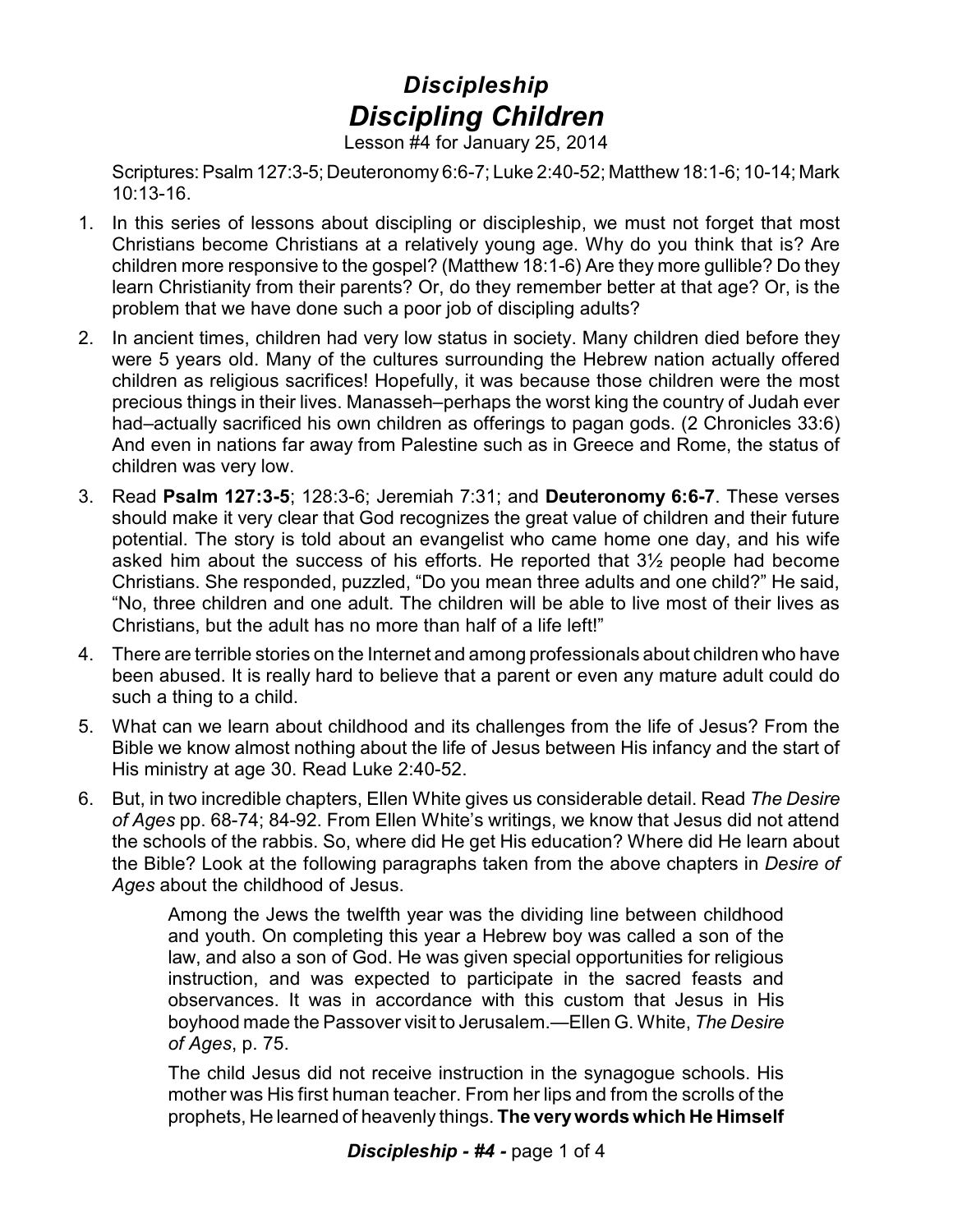**had spoken to Moses for Israel He was now taught at His mother's knee. As He advanced from childhood to youth, He did not seek the schools of the rabbis. He needed not the education to be obtained from such sources; for God was His instructor**.—Ellen G. White, *The Desire of Ages*, p. 70. [Bold is supplied.]

Dwell on the incredible implications of those words. What do they teach us about the humanity of Christ?

**Heavenlybeings were His attendants**, and the culture of holy thoughts and communings was His. From the first dawning of intelligence He was constantly growing in spiritual grace and knowledge of truth.—Ellen G. White, *The Desire of Ages*, p. 70.3.

**Every child may gain knowledge as Jesus did.** As we try to become acquainted with our heavenly Father through His word, **angels will draw near,** our minds will be strengthened, our characters will be elevated and refined. We shall become more like our Saviour. And as we behold the beautiful and grand in nature, our affections go out after God. While the spirit is awed, the soul is invigorated by coming in contact with the Infinite through His works. Communion with God through [71] prayer develops the mental and moral faculties, and the spiritual powers strengthen as we cultivate thoughts upon spiritual things.—Ellen G. White, *The Desire of Ages*, p. 70.4.

- 7. Some of Jesus's most remarkable miracles involved children. Read Matthew 9:18-26; Mark 7:24-30; Luke 9:37-43; and John 4:46-54. Each of these stories tells us about a desperate parent with a seriously ill or even dead child. When they were healed, those children must have shown great appreciation for what Jesus had done for them. We are used to radio, television, and even cell phones. But, the people in Jesus's day had no concept of how someone might speak and affect someone else many miles away. But, they believed Jesus's words. Is it possible that the story recorded in John 4:46-54 involved the family of Joanna who was mentioned in Luke 8:1-3? Is that why she believed in and supported Jesus?
- 8. But, there are troubling questions about those stories as well. If Jesus so lovingly healed those children, why didn't/doesn't He heal other children, even today? Think of the parents who say, crying over their dying children, "Why doesn't God take me and spare my child?"
- 9. Read Matthew 11:25-26; 18:1-6; 10-14. What specifically did Jesus have in mind when He suggested that we should become like children? Would you describe children as trusting? Or, gullible? Critical? Or, uncritical? When children spend some time around their parents or other adults, they become very skilled in detecting any phoney action! Children have lots of energy. At times, they can be very destructive. They may need constant care and attention. Which of those things is supposed to describe us? Also see #21 below.
- 10. The most important sermon children will ever "hear" is not the one the pastor preaches but the one that their parents live. Remember Matthew 18:10 and Mark 10:13-16. God's eyes are constantly on every living person including children.
- 11. So, how did children respond to Jesus?

Even little children were attracted to Him. They loved to climb upon His knees and gaze into the pensive face, benignant with love. (*SC* 11.2)

The poorest and humblest were not afraid to approach Him; even little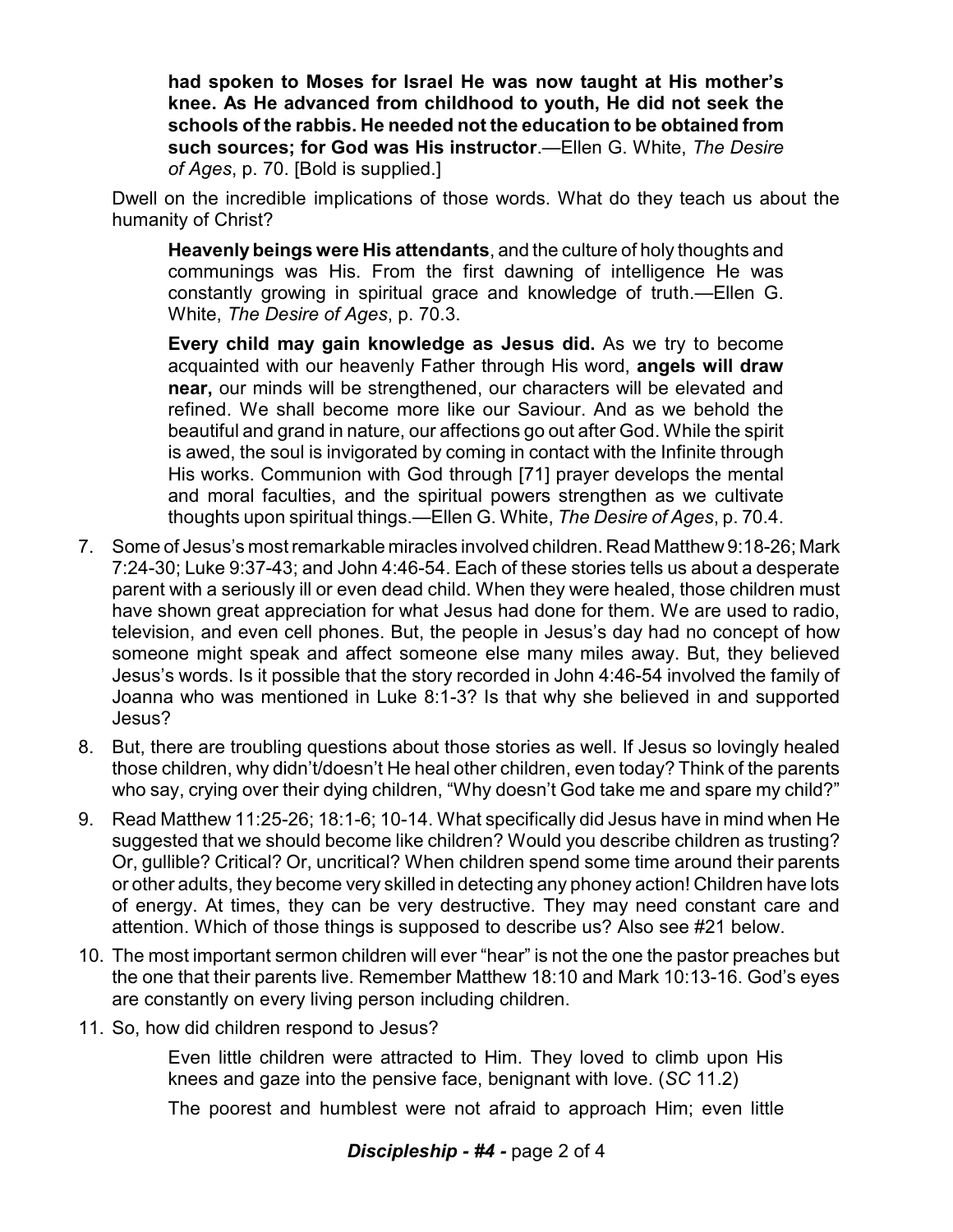children were attracted to Him. They loved to climb upon His lap and to kiss that pensive face, benignant with love. (*3T* 422.1; *GW92* 261.3)

- 12. How good are we as adults at making church and Sabbath school interesting for children?
- 13. Try to imagine yourself as a child in the days of Jesus. How do you think you would have responded to the Pharisees? The Sadducees? The Scribes? To Jesus?

In the children who were brought in contact with Him, Jesus saw the men and women who should be heirs of His grace and subjects of His kingdom, and some of whom would become martyrs for His sake. He knew that these children would listen to Him and accept Him as their Redeemer far more readily than would grown-up people, many of whom were the worldly wise and hardhearted. In His teaching He came down to their level. He, the Majesty of heaven, did not disdain to answer their questions, and simplify His important lessons to meet their childish understanding. He planted in their minds the seeds of truth, which in after years would spring up, and bear fruit unto eternal life.—Ellen G. White, *The Desire of Ages*, pp. 512.3-515.0.

- 14. And yet, we know that in our world there are so many children suffering because of abuse they have experienced from a trusted adult. Some estimates suggest that up to 40% of girls and 20% of boys have experienced some kind of sexual abuse as children. This has terrible implications for them for the rest of their lives. And what are children learning from television, radio, and the Internet?
- 15. Earlier, we suggested that most Christians become Christians at a relatively young age. Why do you think that is true? Consider the following words from Ellen White.

It is still true that children are the most susceptible to the teachings of the gospel; their hearts are open to divine influences, and strong to retain the lessons received. The little children may be Christians, having an experience in accordance with their years. They need to be educated in spiritual things, and parents should give them every advantage, that they may form characters after the similitude of the character of Christ.

Fathers and mothers should look upon their children as younger members of the Lord's family, committed to them to educate for heaven. The lessons that we ourselves learn from Christ we should give to our children, as the young minds can receive them, little by little opening to them the beauty of the principles of heaven.—Ellen G. White, *The Desire of Ages*, p. 515.

- 16. Should we as adults tell children that Jesus will come in their lifetime? Doesn't it seem like that is an increasing possibility? We should not try to scare them into serving God; we should make that an attractive and appealing idea. Do we know how to share the great controversy theme with children?
- 17. What is your opinion about why most Christians become Christians when they are still young? Why is it that as adults we become more cynical and skeptical? Is it because we have seen how Christians live? Would it be possible for an Adventist church to organize itself in such a way as to be attractive to children? We know that sometimes the young people get involved in bizarre fashions, unusual music tastes, and sometimes, even outlandish behavior! Does your church need to become more energetic and more able to attract vigorous young people? Is it possible to adapt to the tastes and needs of young people without sacrificing the truths that make us what we are as a church?
- 18. What is your church doing to identify the gifts and talents of your children, encouraging